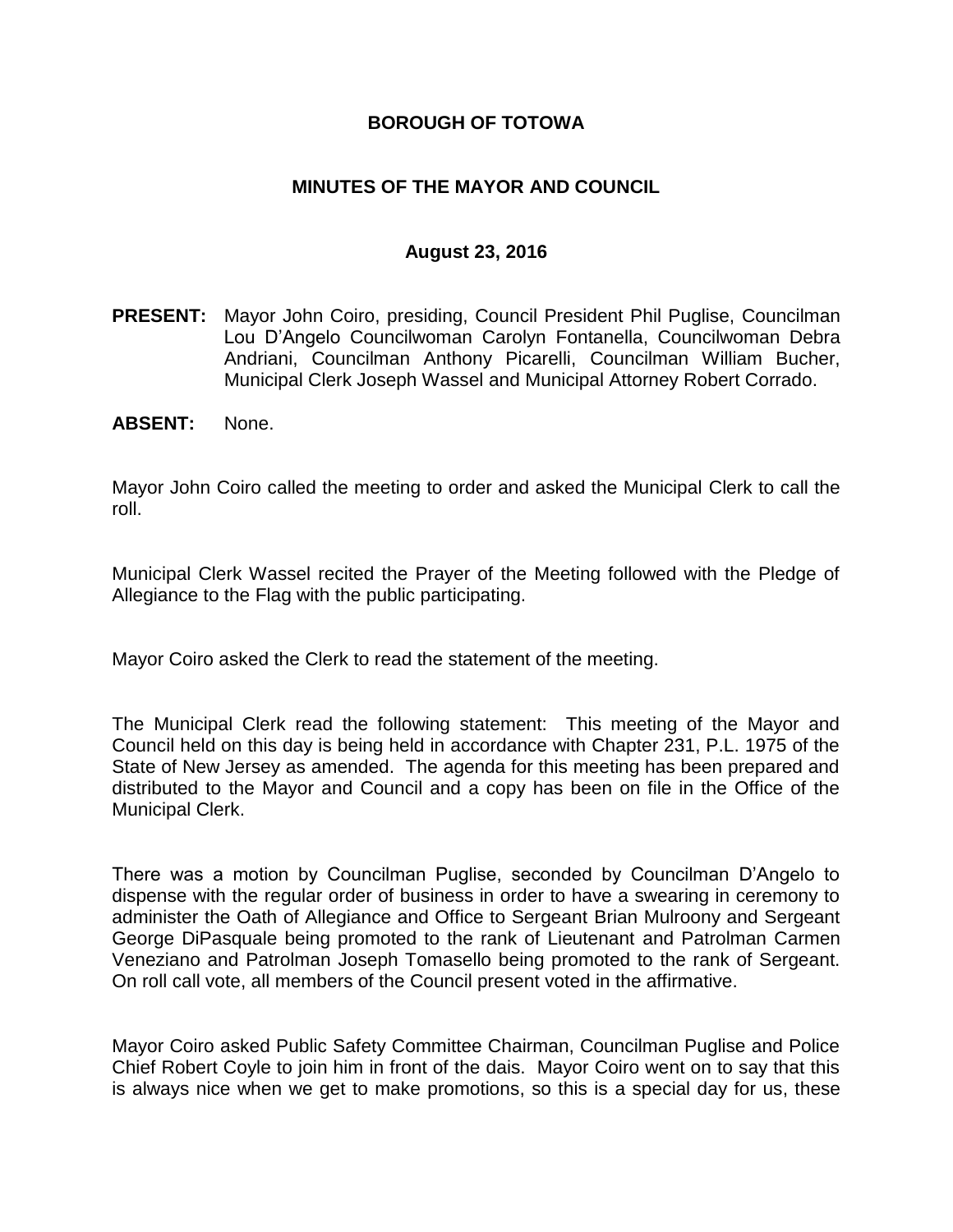promotions are well deserved and we have a great bunch of officers who are all community minded, work well together and are here to protect and serve. Especially with some of the events going on today in our country against police officers, it is nice when we can recognize and support our police officers.

Mayor Coiro asked Sergeant Brian Mulroony and Sergeant George DiPasquale to approach the dais to take the Oath of Allegiance and Office for the rank of Lieutenant.

Mayor Coiro administered the Oath of Allegiance and Office to Lieutenant Brian Mulroony, with his wife Sarah holding the Bible and Lieutenant George DiPasquale, with his wife Sharon holding the Bible.

A badge symbolic to the rank of Lieutenant was presented to Lieutenant Brian Mulroony and Lieutenant George DiPasquale by Police Chief Robert Coyle.

Congratulations were extended to Lieutenant Brian Mulroony and Lieutenant George DiPasquale.

Lieutenant Brian Mulroony thanked the Mayor and Council, his wife and family.

Lieutenant George DiPasquale echoed Brian's sentiments and thanked his wife.

Mayor Coiro asked Patrolman Carmen Veneziano and Patrolman Joseph Tomasello to approach the dais to take the Oath of Allegiance and Office for the rank of Sergeant.

Mayor Coiro administered the Oath of Allegiance and Office to Sergeant Carmen Veneziano, with his wife Rose holding the Bible and his children by his side and Sergeant Joseph Tomasello, with his wife Kristin holding the Bible.

A badge symbolic to the rank of Sergeant was presented to Sergeant Carmen Veneziano and Sergeant Joseph Tomasello by Police Chief Robert Coyle.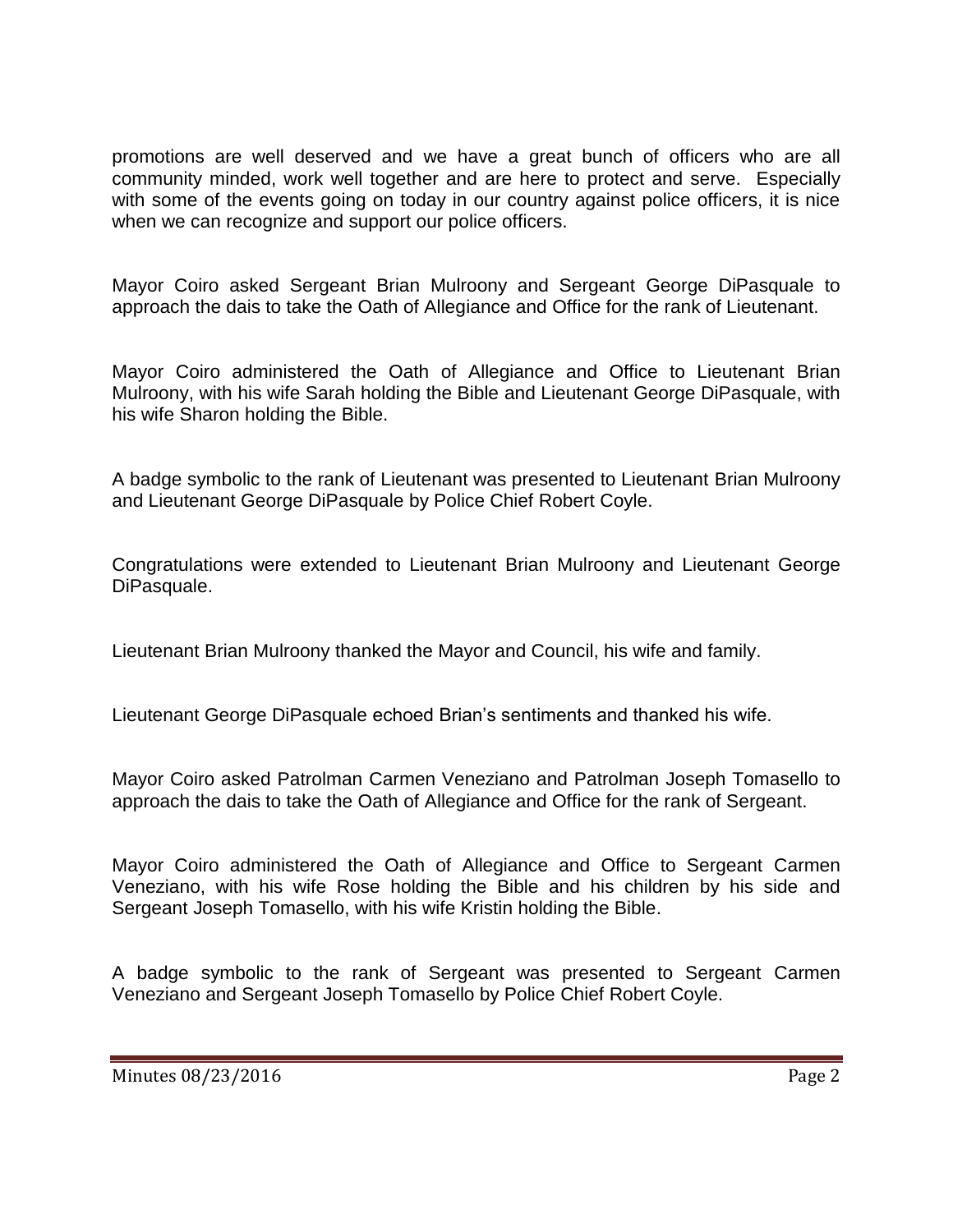Congratulations were extended Sergeant Carmen Veneziano and Sergeant Joseph Tomasello.

Sergeant Carmen Veneziano thanked the Mayor and Council, Police Chief Coyle, his wife, family and friends and said that he is truly grateful.

Sergeant Joseph Tomasello thanked the Mayor and Council, Police Chief Coyle, his wife, family, friends and all fellow officers.

Mayor Coiro – who had said a little about each officer before he swore them in  $-$  then congratulated each officer on their promotion and said he looked forward to continue working with them. Councilman Puglise said it is nice to see everyone going through the ranks, but this is a little unusual for Totowa with Brian and George going from Sergeant to Lieutenant in 17 months. Congratulated them all and told them to do a good job.

Police Chief Coyle thanked the Mayor and Council, Borough Attorney Corrado and Borough Clerk Wassel for the promotions, congratulated each officer and went on to give a little personal and professional history about each officer being promoted. Asked everyone to keep Woodland Park Police Chief Tony Galietti in their thoughts and prayers as he battles a health issue. Also thanked all of our retired officers who were in attendance.

Mayor Coiro announced that there will be a short recess to allow all family and friends to congratulate the promoted officers.

There was a motion by Councilman Puglise, seconded by Councilman D'Angelo to revert to the regular order of business. On roll call vote, all members of the Council present voted in the affirmative.

Mayor Coiro asked if any members of the Council, the Municipal Clerk or the Municipal Attorney wished to address the Council.

There were no reports.

Minutes 08/23/2016 **Page 3**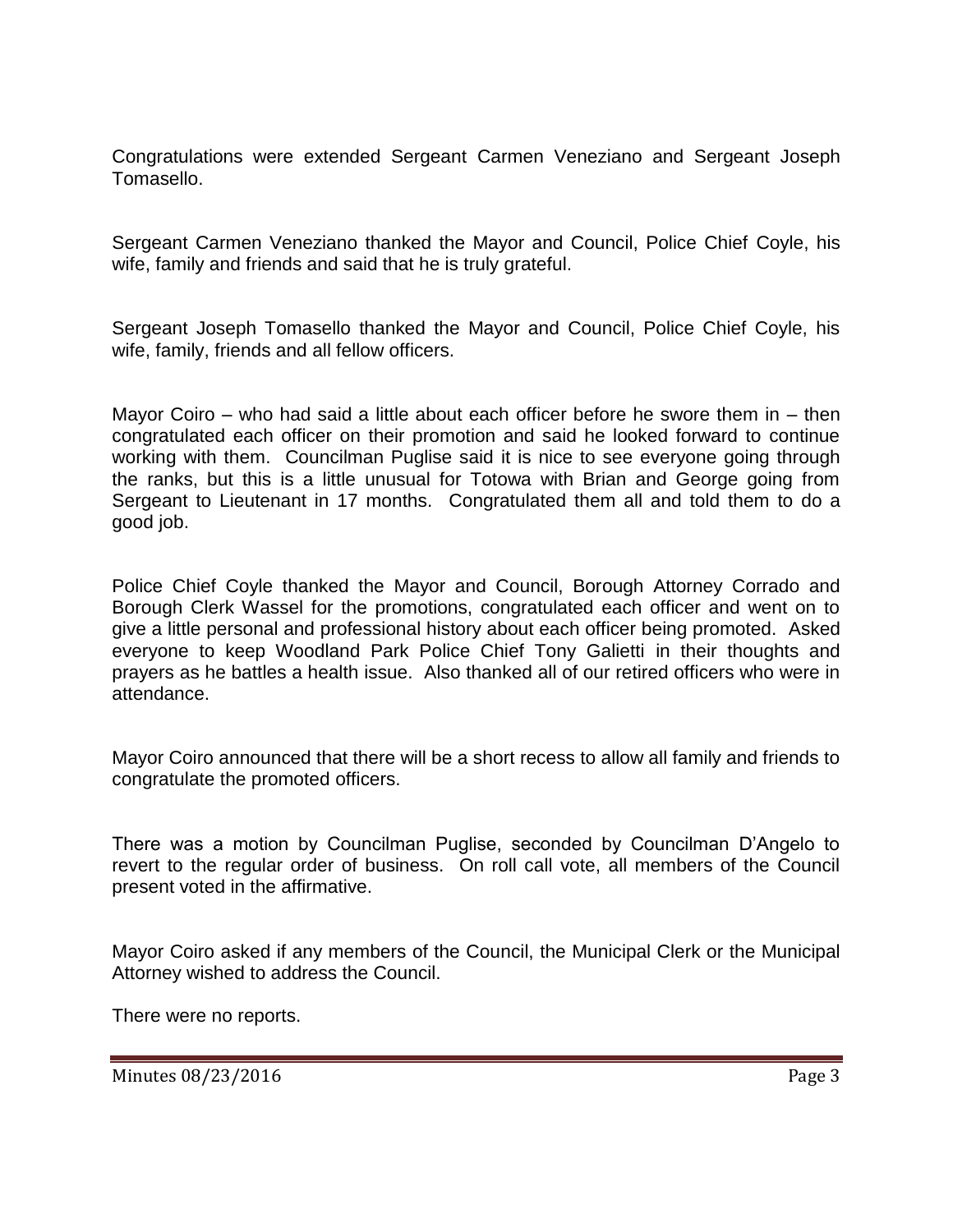CITIZENS HEARD:

There were no citizens who wished to be heard.

There was a motion by Councilman Puglise, seconded by Councilman D'Angelo to approve the Minutes of the Mayor and Council for the meeting of August 9, 2016. On roll call vote, all members of the Council present voted in the affirmative.

COMMITTEE ON FINANCE:

There was a motion by Councilman Picarelli, seconded by Councilman D'Angelo to approve Resolution No. 2016-18 for the payment of bills. On roll call vote, all members of the Council present voted in the affirmative.

There was a motion by Councilman Picarelli, seconded by Councilman D'Angelo to adopt the following Resolution Certifying That The Governing Body Has Complied With N.J.A.C. 5:30-6.5 Pertaining To The Annual Audit. On roll call vote, all members of the Council present voted in the affirmative.

## RESOLUTION NO. 122-2016

#### RESOLUTION CERTIFYING THAT THE GOVERNING BODY HAS COMPLIED WITH N.J.A.C. 5:30-6.5 PERTAINING TO THE ANNUAL AUDIT

WHEREAS, N.J.S.A. 40A:5-4 requires the governing body of every local unit to have made an annual audit of its books, accounts and financial transactions; and

WHEREAS, the Annual Report of Audit for the year 2015 has been filed by a Registered Municipal Accountant with the Municipal Clerk pursuant to N.J.S.A. 40A:5-6, and a copy has been received by each member of the governing body; and

WHEREAS, R.S. 52:27BB-34 authorizes the Local Finance Board of the State of New Jersey to prescribe reports pertaining to the local fiscal affairs; and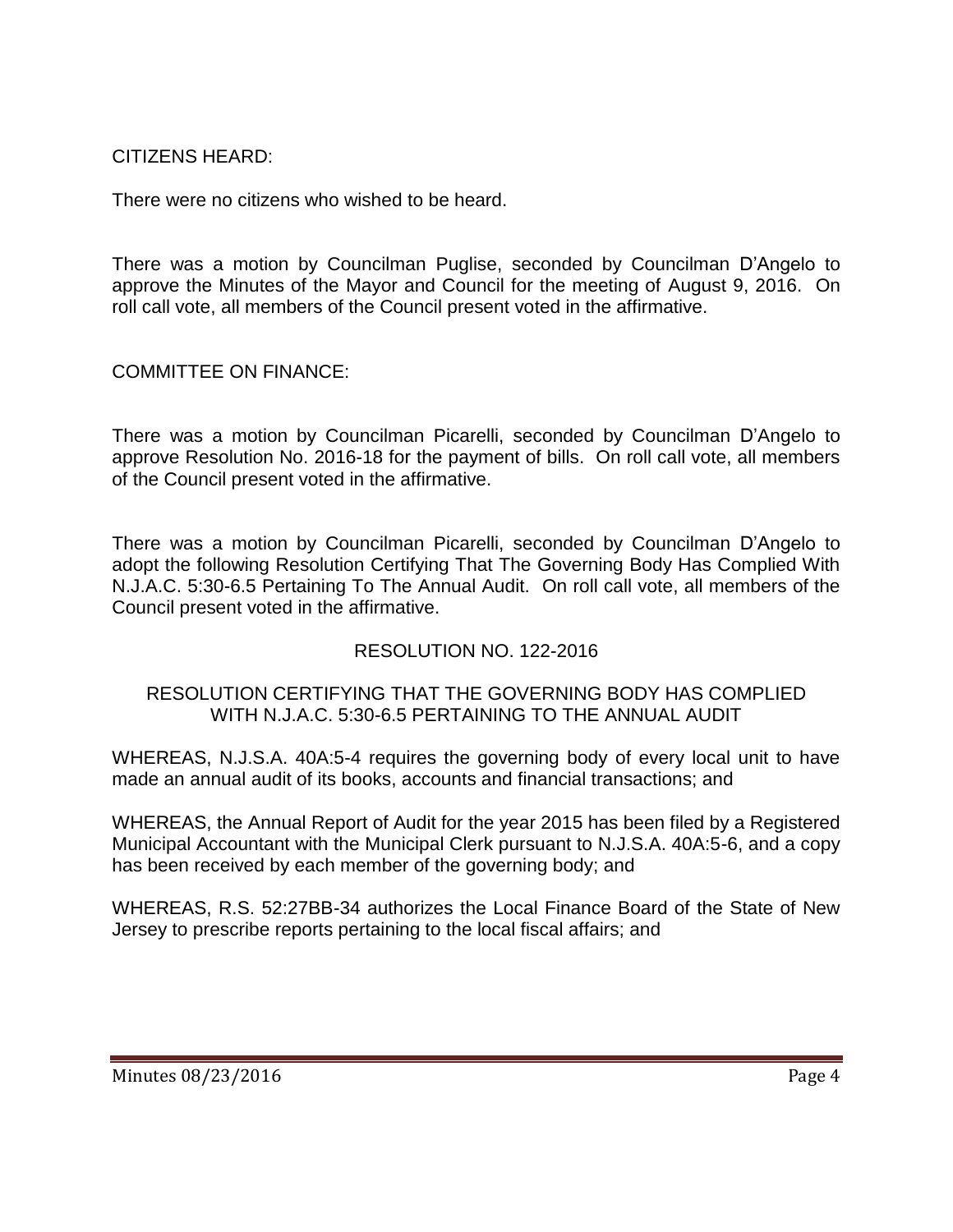WHEREAS, the Local Finance Board has promulgated N.J.A.C. 5:30-6.5, a regulation requiring that the governing body of each municipality shall by resolution certify to the Local Finance Board of the State of New Jersey that all members of the governing body have reviewed, as a minimum, the sections of the annual audit entitled "Comments and Recommendations"; and

WHEREAS, the members of the governing body have personally reviewed as a minimum the Annual Report of Audit, and specifically the sections of the Annual Audit entitled "Comments and Recommendations" as evidenced by the group affidavit form of the governing body attached hereto; and

WHEREAS, such resolution of certification shall be adopted by the governing body no later than forty-five days after the receipt of the annual audit, pursuant to N.J.A.C. 5:30- 6.5; and

WHEREAS, all members of the governing body have received and have familiarized themselves with, at least, the minimum requirements of the Local Finance Board of the State of New Jersey, as stated aforesaid and have subscribed to the affidavit, as provided by the Local Finance Board; and

WHEREAS, failure to comply with the regulations of the Local Finance Board of the State of New Jersey may subject the members of the local governing body to the penalty provisions of R.S. 52:27BB-52 – to wit:

R.S. 52:27BB-52 – "A local Officer or member of a local governing body who, after a date fixed for compliance, fails or refuses to obey an order of the director (Director of Local Government Services), under the provisions of this Article, shall be guilty of a misdemeanor and, upon conviction, may be fined not more than one thousand dollars (\$1,000.00) or imprisoned for not more than one year, or both, in addition shall forfeit his office."

NOW, THEREFORE, BE IT RESOLVED, that the Mayor and Council of the Borough of Totowa, hereby states that it has complied with N.J.A.C. 5:30-6.5 and does hereby submit a certified copy of this resolution and the required affidavit to said Board to show evidence of said compliance.

There was a motion by Councilman Picarelli, seconded by Councilman D'Angelo to adopt the following Resolution Authorizing Contract For Professional Appraisal And Consulting Services For The Borough Of Totowa. On roll call vote, all members of the Council present voted in the affirmative.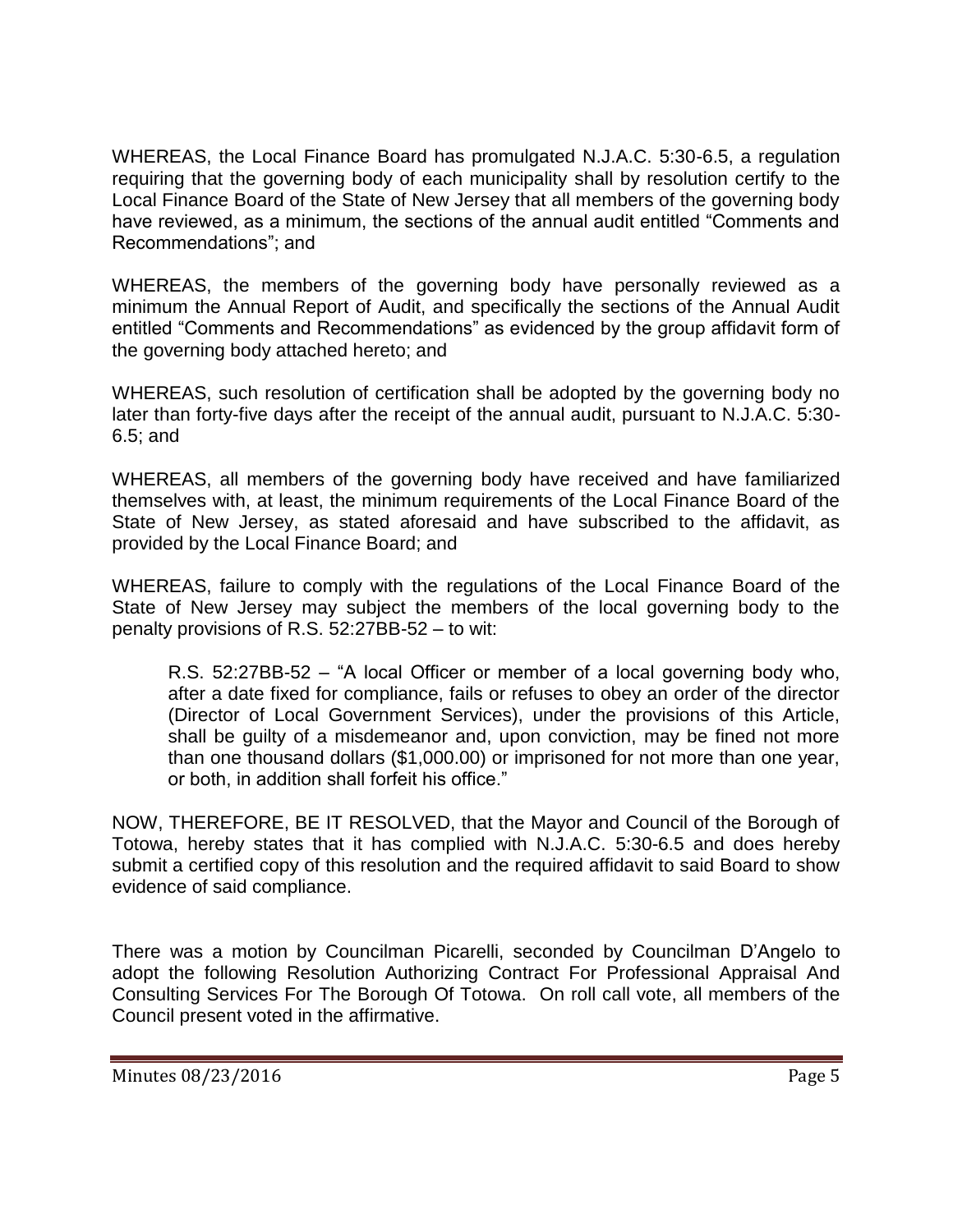## RESOLUTION NO. 123-2016

#### RESOLUTION AUTHORIZING CONTRACT FOR PROFESSIONAL TAX APPEAL AND CONSULTING SERVICES

WHEREAS, the Mayor and Council of the Borough of Totowa desire to retain the services of a professional real estate appraisal and consulting firm on an as-needed basis in order to prepare and defend against the various tax appeals filed against the Borough of Totowa; and

WHEREAS, these professional services include but are not limited to the physical inspection of each property, verification of zoning and development approvals, preparation of appraisals, attendance at conferences and depositions and providing expert witness testimony at each trial as needed; and

WHEREAS, the Mayor and Council of the Borough of Totowa did advertise for receipt of sealed proposals for the professional tax appeal and consulting in accordance with its specifications entitled "Request for Proposals for the Position of Tax Appeal Consultant for the Borough of Totowa"; and

WHEREAS, the Legal Notice and specifications stated that proposals must be submitted by April 20, 2016; and

WHEREAS, the Borough of Totowa did not receive any proposals at its Municipal Building on April 20, 2016; and

WHEREAS, the Mayor and Council of the Borough of Totowa authorized the Municipal Clerk to again solicit proposals for a professional real estate appraisal and consulting firm on an as-needed basis; and

WHEREAS, the Mayor and Council of the Borough of Totowa did again advertise for receipt of sealed proposals for the professional tax appeal and consulting in accordance with its specifications entitled "Request for Proposals for the Position of Tax Appeal Consultant for the Borough of Totowa"; and

WHEREAS, the Legal Notice and specifications stated that proposals must be submitted by May 24, 2016; and

WHEREAS, the Borough of Totowa did not receive any proposals at its Municipal Building on May 24, 2016; and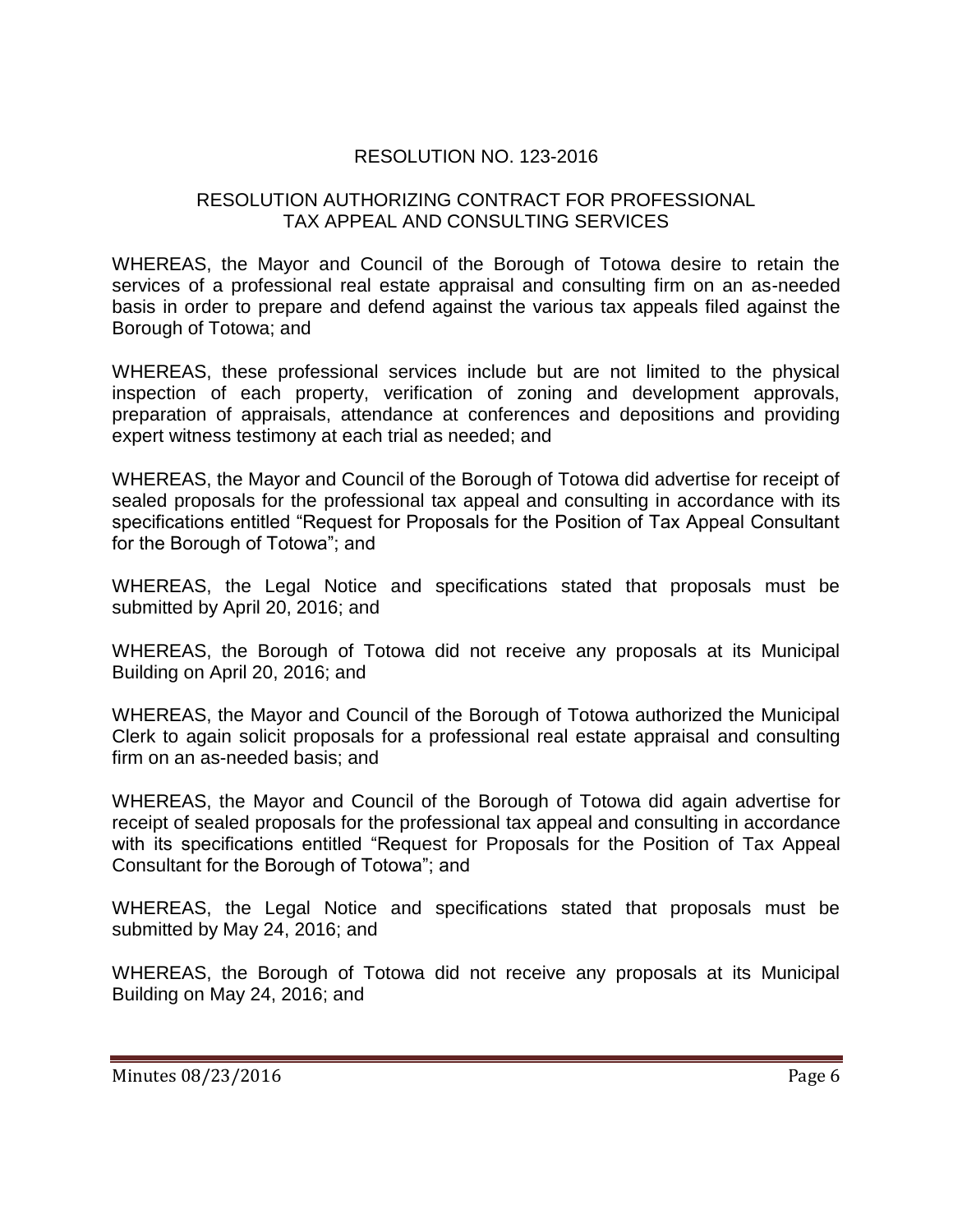WHEREAS, the Mayor and Council of the Borough of Totowa require the services of a professional real estate appraisal and consulting firm in order to prepare and defend against the pending tax appeals filed against the Borough of Totowa; and

WHEREAS, Appraisal Consultants Corp., 293 Eisenhower Parkway, Suite 200, Livingston, New Jersey 07039, has submitted a proposal dated August 7, 2016 to provide the required appraisal and consulting services, a copy of which is on file in the office of the Borough of Totowa Municipal Clerk; and

WHEREAS, the firm of Appraisal Consultants Corp. possesses the necessary expertise and experience to perform the professional real estate and consulting services; and

WHEREAS, for providing the required services, the Borough of Totowa will compensate Appraisal Consultants Corp. in accordance with the Fee Schedule set forth in the proposal; and

WHEREAS, pursuant to the applicable New Jersey State laws, the contact for these services may be authorized without the public bidding since they will not exceed the bidding threshold.

NOW, THEREFORE, BE IT RESOLVED, that the Mayor and Council of the Borough of Totowa do hereby authorize a contract with Appraisal Consultants Corp. to provide professional real estate appraisal and consulting services on an as-needed basis in order to prepare and defend against the various tax appeals filed against the Borough of Totowa.

BE IT FURTHER RESOLVED, that the Municipal Council of the Borough of Totowa does hereby authorize the Mayor and Municipal Clerk to execute any and all instruments relating thereto.

COMMITTEE ON PUBLIC SAFETY:

A letter from the Totowa Fire Department Fund Drive Committee advising that their annual fund drive will be September 6 – October 12, 2016, with their door-to-door campaign being held on October 9 – 11, 2016 was received and filed.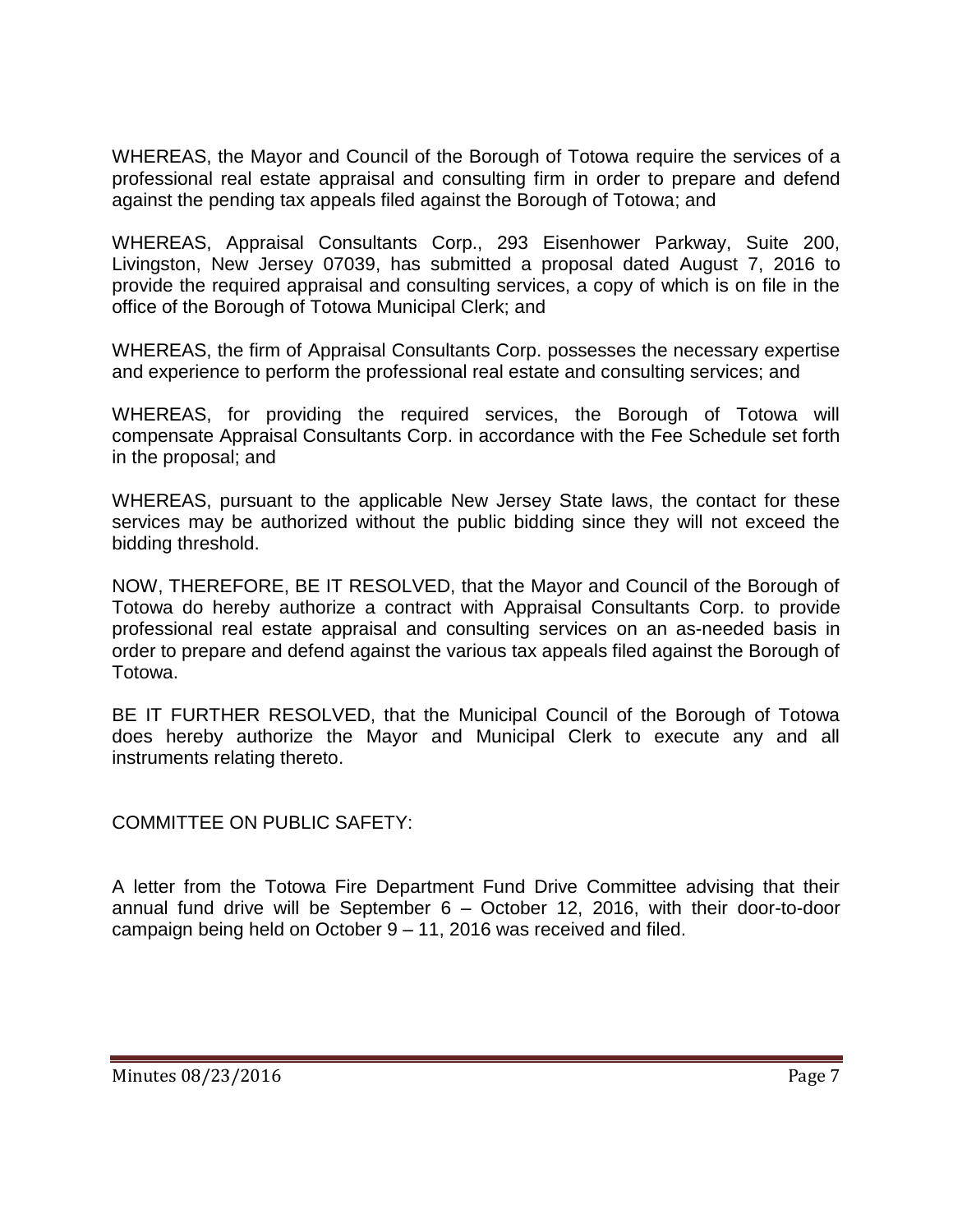#### COMMITTEE ON PUBLIC WORKS:

There was a motion by Councilman D'Angelo, seconded by Councilman Puglise to accept the following bids for the Supervisory Control And Data Acquisition (SCADA) System. On roll call vote, all members of the Council present voted in the affirmative.

| Company                              | <b>Total Bid</b> |
|--------------------------------------|------------------|
| Longo Electrical-Mechanical, Inc.    | \$42,800.00      |
| Electronic Drives and Controls, Inc. | \$48,300.00      |
| <b>Optimum Controls Corporation</b>  | \$84,168.00      |

Upon the recommendation of the Committee, there was a motion by Councilman D'Angelo, seconded by Councilman Puglise to adopt the following resolution to award the contract for the Supervisory Control And Data Acquisition (SCADA) System to the lowest responsible bidder. On roll call vote, all members of the Council present voted in the affirmative.

## RESOLUTION NO. 124-2016

#### RESOLUTION AWARDING CONTRACT FOR THE SUPERVISORY CONTROL AND DATA ACQUISITION ("SCADA") SYSTEM

WHEREAS, the Superintendent for the Borough of Totowa Department of Public Works ("DPW") had recommended the purchase and installation of a Supervisory Control and Data Acquisition ("SCADA") System for the Borough of Totowa; and

WHEREAS, the SCADA System will allow for the monitoring and control of the Shepherds Lane Pump Station and Bullens Avenue water tank from the Borough of Totowa's DPW Headquarters over a secured internet connection; and

WHEREAS, the Mayor and Council of the Borough of Totowa recognized the need for this System; and

WHEREAS, the Mayor and Council of the Borough of Totowa did advertise for receipt of sealed bids for the purchase and installation of the SCADA System in accordance with the specifications entitled "Specifications And Proposal For The Purchase And Installation Of A Supervisory Control And Data Acquisition System For The Borough Of Totowa, County Of Passaic, New Jersey 2016"; and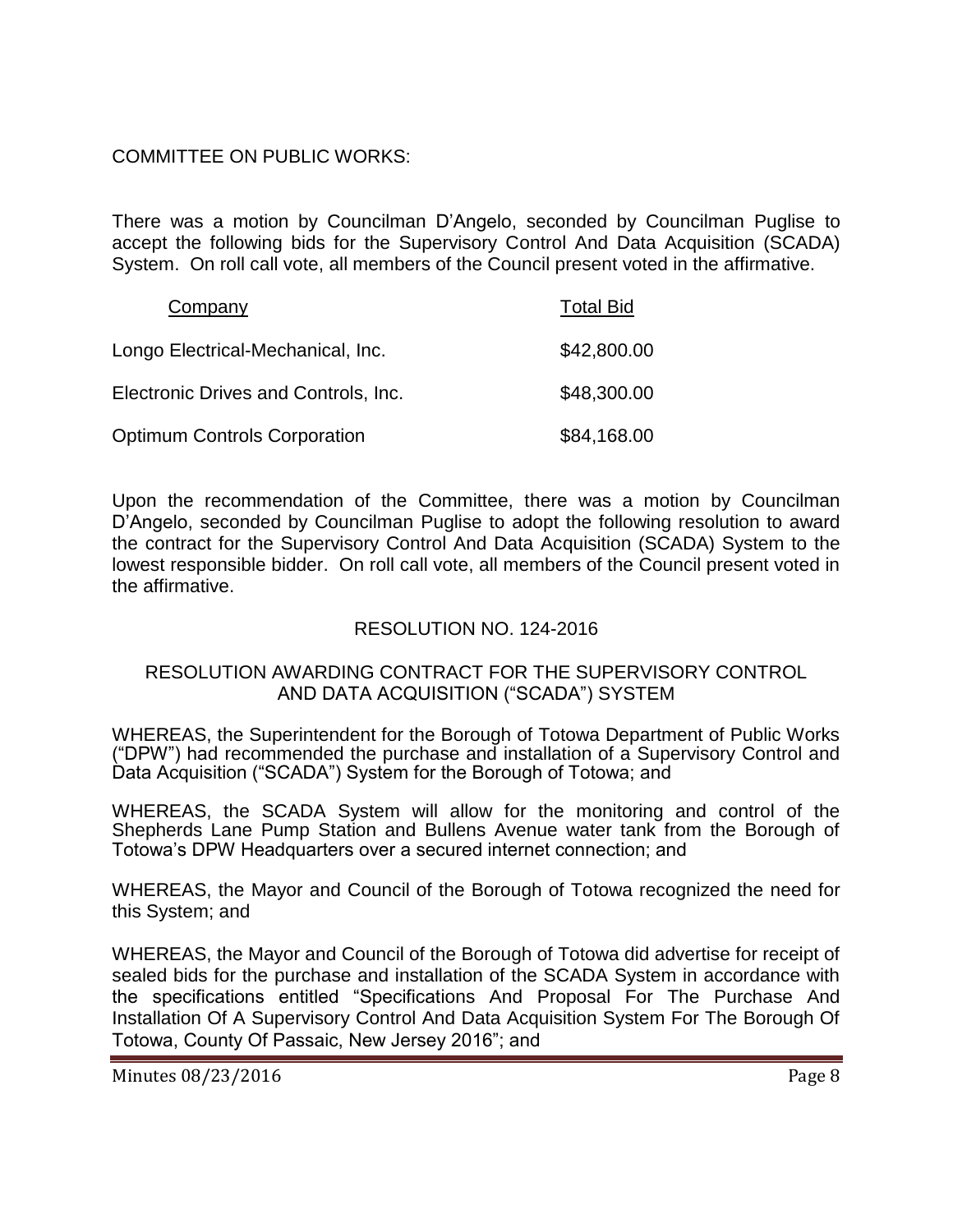WHEREAS, the cost estimate for this Project was \$46,500.00; and

WHEREAS, the Borough of Totowa did receive bids at its Municipal Building on June 1, 2016; and

WHEREAS, by Resolution No. 89-2016 dated June 28, 2016, the Mayor and Council of the Borough of Totowa rejected all bids received for the purchase and installation of the SCADA System since they were significantly higher than the funds allocated for this Project; and

WHEREAS, the Mayor and Council of the Borough of Totowa also authorized the public rebidding of this Project; and

WHEREAS, the Mayor and Council of the Borough of Totowa did again advertise for receipt of sealed bids for the purchase and installation of the SCADA System in accordance with the specifications entitled "Specifications And Proposal For The Purchase And Installation Of A Supervisory Control And Data Acquisition System For The Borough Of Totowa, County Of Passaic, New Jersey 2016"; and

WHEREAS, the Borough of Totowa did receive sealed bids at its Municipal Building on August 19, 2016; and

WHEREAS, the apparent low bid was submitted by Longo Electrical-Mechanical, Inc. One Harry Shupe Boulevard, New Jersey 07885 in the amount of \$42,800.00, a copy of which is on file in the office of the Borough of Totowa Municipal Clerk; and

WHEREAS, the Mayor and Council of the Borough of Totowa have determined that the bid submitted by Longo Electrical-Mechanical, Inc. be accepted as the lowest responsible bid.

NOW, THEREFORE, BE IT RESOLVED, that the Mayor and Council of the Borough of Totowa do hereby accept the bid of Longo Electrical-Mechanical, Inc for the SCADA System as the lowest responsible bid for the total sum of \$42,800.00.

BE IT FURTHER RESOLVED, that the Municipal Council of the Borough of Totowa does hereby authorize the Mayor and Municipal Clerk to execute any and all necessary instruments relating thereto.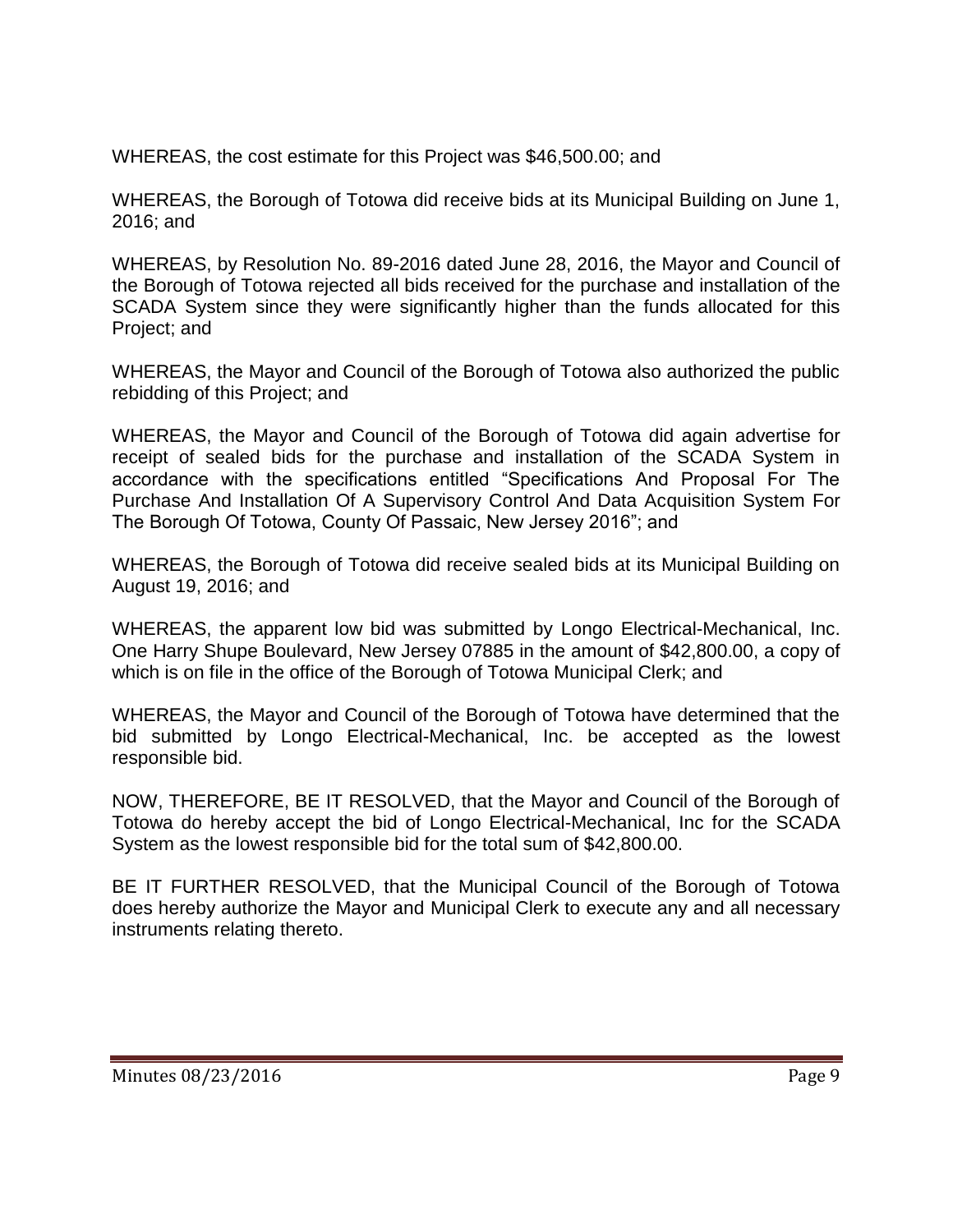## COMMITTEE ON ENGINEERING & PUBLIC PROPERTY:

There was a motion by Councilwoman Fontanella, seconded by Councilwoman Andriani to approve Change Order No. 1 for a net decrease of \$2,950.00 and Payment Estimate No. 5 (Final) in the amount of \$7,620.34 to Envirocon, Inc. for the Municipal Complex Generator Project. On roll call vote, all members of the Council present voted in the affirmative.

There was a motion by Councilwoman Fontanella, seconded by Councilwoman Andriani to adopt the following Resolution Authorizing The Purchase And Delivery Of A Ridgid Closed Circuit TV System For The Borough Of Totowa Sewer Department. On roll call vote, all members of the Council present voted in the affirmative.

## RESOLUTION NO. 125-2016

#### RESOLUTION AUTHORIZING THE PURCHASE AND DELIVERY OF A RIDGID CLOSED CIRCUIT TV SYSTEM FOR THE BOROUGH OF TOTOWA SEWER DEPARTMENT

WHEREAS, the Superintendent for the Borough of Totowa Sewer Department has recommended the purchase and installation of a Ridgid Closed Circuit TV System for the Borough of Totowa; and

WHEREAS, the System will allow for the monitoring and upkeep of the Borough of Totowa's sanitary sewer system; and

WHEREAS, the Mayor and Council of the Borough of Totowa recognized the need for this System; and

WHEREAS, the Sewer Department Superintendent did solicit 3 quotes for the purchase and installation of a Ridgid Closed Circuit TV System; and

WHEREAS, State of New Jersey Contract No. A79875 was awarded to Grainger, Inc., 5845 Grand Avenue, Maspeth, New York 11378 for the purchase and installation of this equipment and Grainger, Inc. submitted a price quote dated July 25, 2016 in the amount of \$22,355.42, a copy of which is on file in the office of the Borough of Totowa Municipal Clerk; and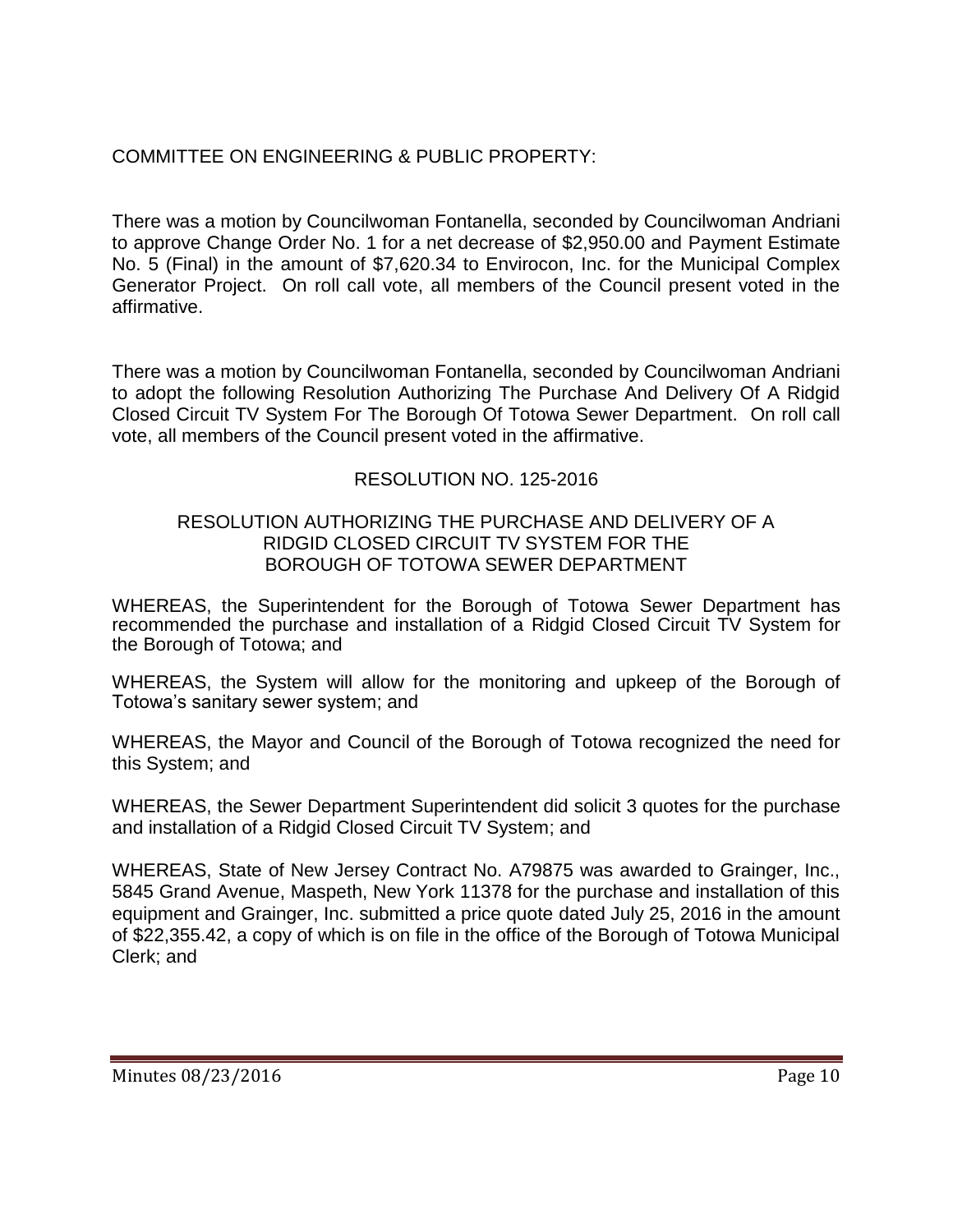WHEREAS, Wallington Plumbing and Heating Supply, Inc., 2396 Hamburg Turnpike, Wayne, New Jersey 07470 submitted a quote for the purchase and installation of a Ridgid Closed Circuit TV System and all related equipment in the amount of \$23,465.00, a copy of which is on file in the office of the Borough of Totowa Municipal Clerk; and

WHEREAS, Ferguson Enterprises, Inc., 835 Bloomfield Avenue, Clifton, New Jersey 07012 submitted a quote dated July 30, 2016 for the identical Ridgid Closed Circuit TV System and all related equipment in the amount of \$17,799.36; a copy of which is on file in the office of the Borough of Totowa Municipal Clerk; and

WHEREAS, the quote submitted by Ferguson Enterprises, Inc. in the amount of \$17,799.38 is 25.6% lower than the State Contract No. A79875 price of \$22,355.42 submitted by Grainger, Inc.; and

WHEREAS, the Mayor and Council of the Borough of Totowa have determined that the quote submitted by Ferguson Enterprises, Inc. should be accepted as the lowest responsible quote; and

WHEREAS, pursuant to N.J.S.A. 40A:11-5.4, the contract for the purchase and installation of a Ridgid Closed Circuit TV System and all related equipment may be awarded to Ferguson Enterprises, Inc.

NOW, THEREFORE, BE IT RESOLVED, that the Mayor and Council of the Borough of Totowa do hereby accept the bid of Ferguson Enterprises, Inc. for the purchase and installation of a Ridgid Closed Circuit TV System and all related equipment in the amount of \$17,799.36.

BE IT FURTHER RESOLVED, that the Municipal Council of the Borough of Totowa does hereby authorize the Mayor and Municipal Clerk to execute any and all necessary instruments relating thereto.

A letter was received from the St. James Seniors requesting permission to use the Municipal Parking Lot on Friday, September 16, 2016 for a bus trip. There was a motion by Councilwoman Fontanella, seconded by Councilwoman Andriani to grant permission. On roll call vote, all members of the Council present voted in the affirmative.